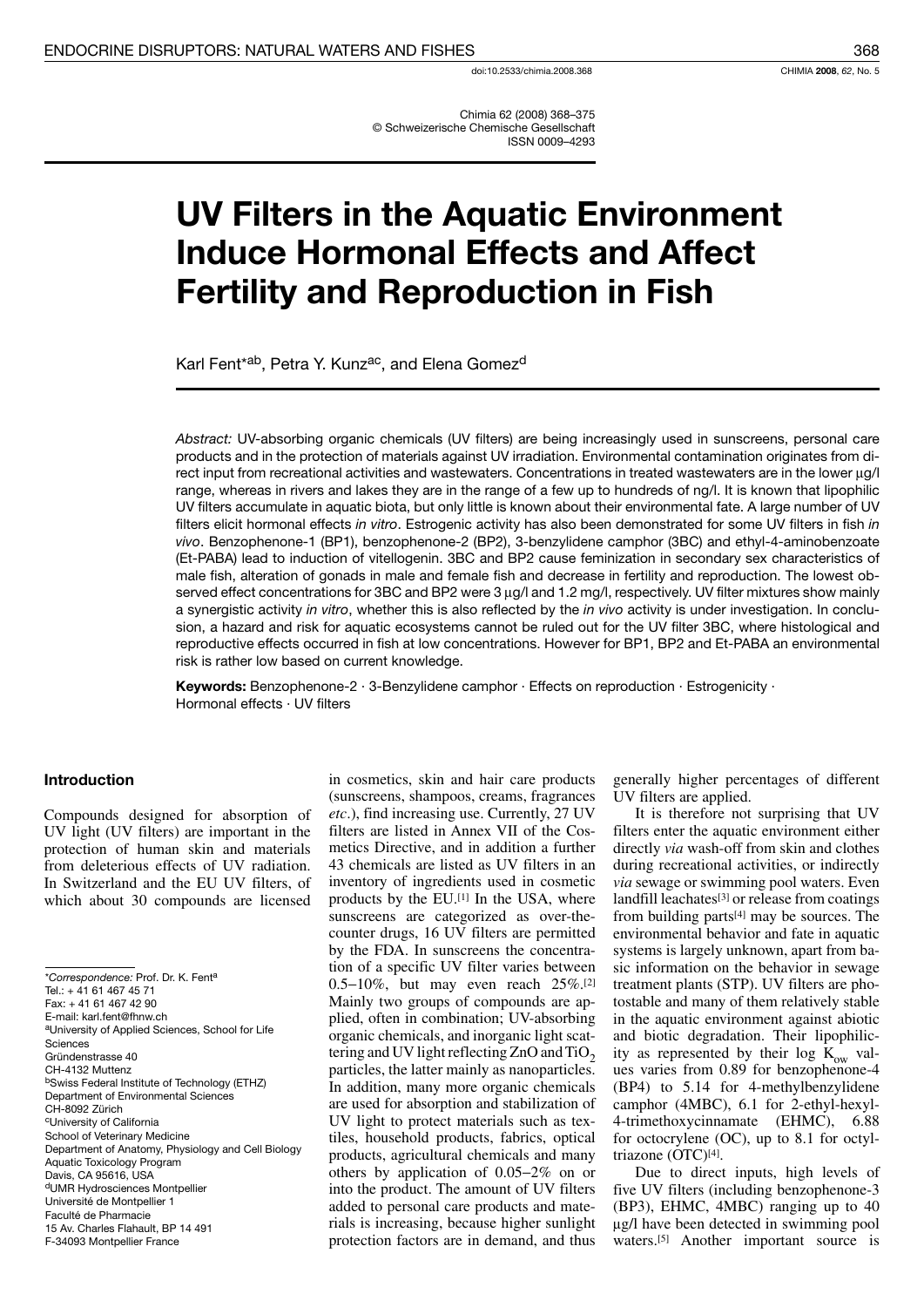wastewater. In Switzerland, raw wastewater contained UV filters up to 19 µg/l EHMC.<sup>[6]</sup> In southern California, levels of EHMC and BP3 were in the range of 0.11 to 10.4  $\mu$ g/l. 2-Hydroxy-4-methoxybenzophenone and BP3 were present at  $1.6 \mu$ g/l in raw was tewater in France. In Swiss STPs, elimination rates of lipophilic UV filters BP3, 4MBC, OC, EH-MC and OTC varied between 44 and 99%.[4,6] In treated wastewater, 4MBC was most frequently found (up to  $2.7 \mu g/l$ ), followed by BP3, EHMC and OC.<sup>[6]</sup> The levels are considerably lower in treated than raw wastewater, indicating both sorption into sewage sludge<sup>[4]</sup> and aerobic biodegradation. Concentrations in treated wastewater were 0.06-2.7 µg/l for 4MBC, 0.01-0.7 for BP3, 0.01-0.1 for EHMC and 0.01-0.27 for OC.[6]

The more lipophilic UV filters 4MBC and EHMC are found to concentrate in sewage sludge.<sup>[4]</sup> Average concentrations in digested sewage sludge in Switzerland range from 0.01 to 0.39 mg/kg (dry weight, d.m.) for EHMC and 0.15 to 4.98 mg/kg (d.m.) for 4MBC, respectively.<sup>[4]</sup> These  $U\bar{V}$ filters accumulate also in sediment, and in particular in biota.<sup>[6,8,9]</sup> BP3 was detected in wastewater from New York City and in marine sediment in concentrations of 0.4–0.9 µg/kg sediment.[10] Sediments in Slovenia contained several benzophenone-type UV filters, of which concentrations of 4-hydroxybenzophenone (4HB) were highest (average  $18 \mu g/kg$ ).<sup>[11]</sup>

Only a few UV filters such as EHMC, OC, 4MBC, BP3, HMS, Et-PABA and BM-DBM originating both from direct inputs from sunscreens and cosmetics, but also from wastewaters have been analysed so far in surface water such as lakes, rivers and coastal areas. In the upper layer of a bathing lake in Switzerland, BP3, 4MBC and OC occurred at concentrations of 80–125, 60–80 and 22–27 ng/l, respectively,  $[9]$  but were lower in other Swiss lakes.<sup>[6]</sup> In Slovenia, UV filters were present in rivers and lakes up to 345 ng/l (homosalate), but the most frequently found UV filter was BP3.[11] Highest levels of UV filters have been detected in coastal areas at beaches contaminated due to recreational activities.<sup>[12]</sup> Seven benzophenone-type UV filters were found in water and soil in Korea. 4HB was found in lakes up to 85 ng/l whereas 2,4-dihydroxybenzophenone (DHB) was found in rivers up to 47 ng/l.<sup>[13]</sup> The overall levels in water from an industrial drainage were  $27-204$  ng/l, and  $18-500$  ng/kg in soil samples.<sup>[13]</sup> Surprisingly, UV filters have also been detected in considerable amounts in raw and treated drinking water in southern California. Besides benzophenone, most notably, EHMC was found in the range of 0.26 to 5.61  $\mu$ g/l in raw drinking water.[14]

Residues of 4MBC, EHMC, BP3, and HMS were also found in muscle tissue of

fish from a German lake being between  $21-3100$  ng/g lipid (sum of all UV filters were  $2 \mu g/g$  in perch and 0.5  $\mu g/g$  in roach), and between  $25-166$  ng/g lipids weight  $(l.w.)$  in ten white fish from Swiss lakes.<sup>[6,8]</sup> Whereas four UV filters were detected in fish from Swiss lakes, only two have been found in rivers receiving inputs from wastewater. 4MBC occurred in the range of  $0.05-1.8$  mg/kg  $(l.w.)$ , <sup>[7]</sup> whereas fish from lakes had lower values of  $< 0.02 - 0.17$  mg/ kg  $(l.w.)$ <sup>[6]</sup> (Table 1). This indicates that UV filters originating from wastewater give rise to higher levels in fish than direct inputs from sunscreens. Moreover, OC occurred in river fish in the range of  $0.04$  to  $2.4$  mg/kg

Table 1. Concentrations of UV filters in the environment and biota

| <b>Environmental sample</b> | <b>UV filter</b>                                       | Max. Conc.<br>[ng/l, mg/kg dw]                                                                                        | Location    | Reference |
|-----------------------------|--------------------------------------------------------|-----------------------------------------------------------------------------------------------------------------------|-------------|-----------|
| Lake water                  | 4MBC<br>BP <sub>3</sub><br><b>EHMC</b><br>OС<br>BM-DBM | 80<br>125<br>19<br>27<br>24                                                                                           | Switzerland | $[9]$     |
|                             | BP <sub>3</sub><br><b>EHMC</b><br>Et-PABA<br>OС        | 85<br>92<br>34<br>31                                                                                                  | Slovenia    | $[11]$    |
|                             | 4HB                                                    | 85                                                                                                                    | Korea       | $[13]$    |
| <b>River water</b>          | <b>HMS</b><br>BP <sub>3</sub><br><b>EHMC</b><br>OС     | 345<br>114<br>88<br>34                                                                                                | Slovenia    | $[11]$    |
|                             | DHB                                                    | 47                                                                                                                    | Korea       | $[13]$    |
| Seawater (beach)            | 4MBC<br>BP <sub>3</sub><br><b>EHMC</b><br>OС           | 488<br>269<br>238<br>4461                                                                                             | Norway      | $[12]$    |
| Raw drinking water          | <b>EHMC</b>                                            | 5610                                                                                                                  | California  | $[14]$    |
| Raw wastewater              | 4MBC<br>BP <sub>3</sub><br><b>EHMC</b><br>ОC           | 6500<br>7800<br>19000<br>12000                                                                                        | Switzerland | [6]       |
|                             | BP <sub>3</sub><br><b>EHMC</b>                         | 6240<br>400                                                                                                           | California  | $[14]$    |
| Treated wastewater          | 4MBC<br>BP <sub>3</sub><br><b>EHMC</b><br>OC           | 2700<br>700<br>100<br>270                                                                                             | Switzerland | [6]       |
| Swimming pool water         | 4MBC<br>BP <sub>3</sub>                                | 330<br>400                                                                                                            | Slovenia    | $[11]$    |
| Fish (lakes)                | 4MBC<br><b>HMS</b><br><b>EHMC</b><br>BP3               | 3.80 mg/kg (lw)<br>3.10 mg/kg (lw)<br>0.31 mg/kg (lw)<br>0.30 mg/kg (lw)                                              | Germany     | [8]       |
|                             | 4MBC<br>BP <sub>3</sub><br><b>EHMC</b><br>OC           | 0.17 mg/kg (lw)<br>$0.12$ mg/kg (lw)<br>0.07 mg/kg (lw)<br>$0.02$ mg/kg (lw)                                          | Switzerland | [6]       |
| Fish (rivers)               | 4MBC<br>OC                                             | 0.42 mg/kg $(lw)^a$<br>0.63 mg/kg $(lw)^a$                                                                            | Switzerland | $[7]$     |
| Sewage sludge               | 4MBC<br><b>EHMC</b><br>ОC<br><b>OTC</b>                | 1.78 mg/kg (dm) $a$<br>$0.11$ mg/kg (dm) <sup>a</sup><br>4.84 mg/kg (dm) <sup>a</sup><br>5.51 mg/kg (dm) <sup>a</sup> | Switzerland | $[4]$     |

amean concentrations; dw, dry weight; lw, lipids weight; dm, dry matter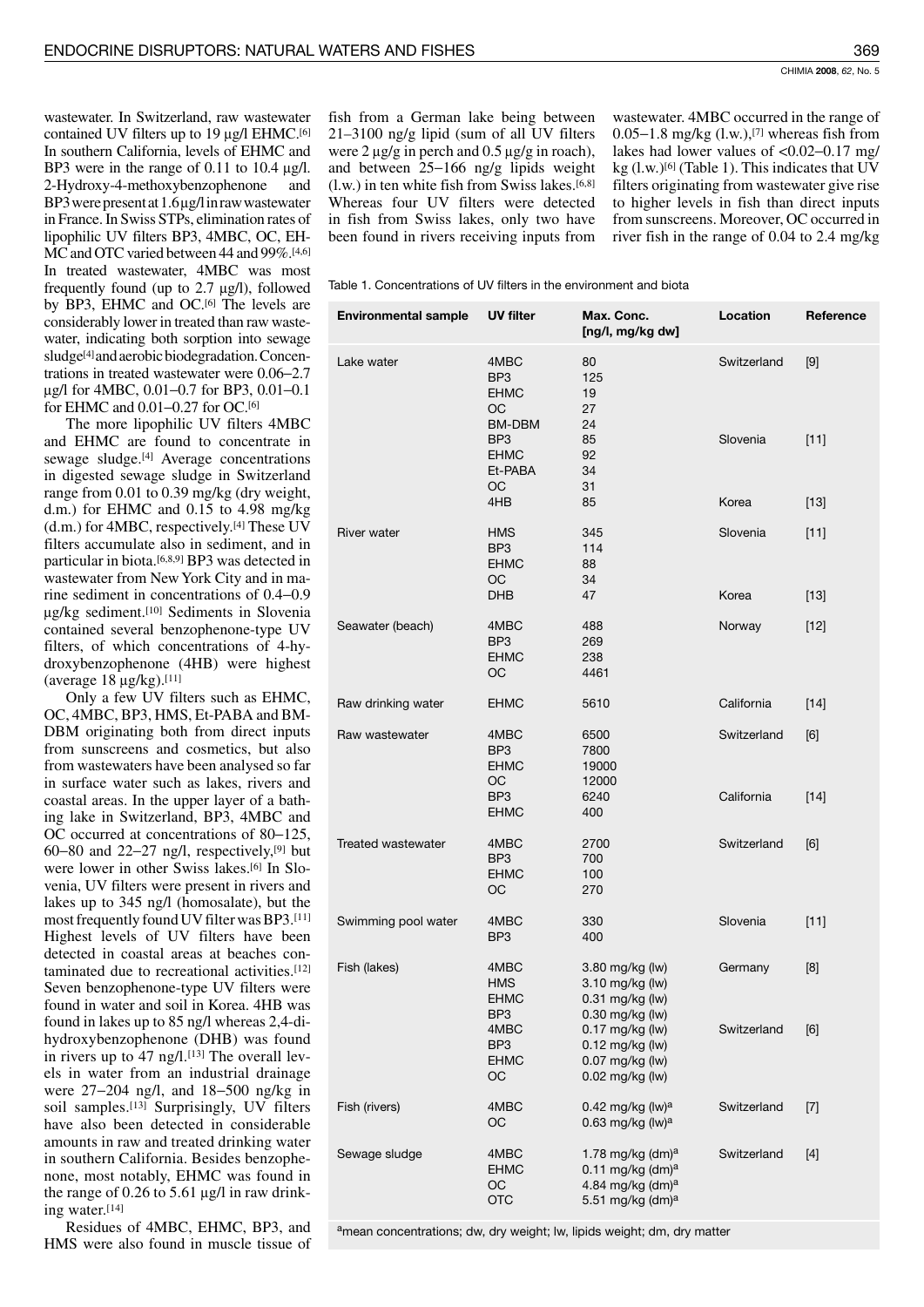These data clearly indicate that lipophilic UV filters accumulate in biota. Experimental evidence also comes from our studies, where we found that the moderately lipophilic BP2 (log  $P_{\text{ow}}$  =3.16) becomes bioaccumulated during 15 days of experimental exposure to 0.01-3.1 µg/g body weight. This gives an average estimated bioconcentration factor (BCF) of 1.9.[15] This is much lower than the bioaccumulation that was found with experimental exposure of fish to 3BC, where a BCF of 313 was found.[16] UV filters also accumulate in human milk.[17]

# **Endocrine-disrupting Properties of UV Filters**

Prior to this NRP50 project, UV filters had only marginally been studied for their endocrine-disrupting activity. Consequently, our work aimed to investigate potential hormonal effects of UV filters on aquatic vertebrates in vitro and in vivo.

# **Investigation 1: Hormonal Activity** of UV Filters in vitro

Some UV filters were previously analysed for their endocrine-disrupting potential and were found to possess estrogenic activities in vitro in cell lines and recombinant yeast.<sup>[18-23]</sup> Homosalate, octyl-dimethyl-PABA and 4MBC have been demonstrated to elicit estrogenic activity in reporter cell lines expressing human estrogen receptors (ER). They have been shown to activate ERα to a moderate extent and had almost no effect on  $ER\beta$ .<sup>[23]</sup> In our studies we have shown that nine of 18 analysed UV filters and one metabolite exhibit estrogenic activity by activation of  $ER\alpha$  (Fig. 1). Moreover, a high proportion of commonly used UV filters has been found to exhibit multiple hormonal activities in vitro including estrogenicity, antiestrogenicity, androgenicity and antiandrogenicity through interactions with  $hER\alpha$ and/or human androgen receptor (hAR).[25] Estrogenicity of the same compounds was also observed in a recombinant yeast system expressing the rainbow trout estrogen receptor alpha ( $rtER\alpha$ ), although the sensitivities and efficacies varied to a certain extent (Fig. 1). $[24]$ 

A surprisingly high number of 14 UV filters inhibited the activity of E2 in the hER $\alpha$  assay (Table 2), thus indicating antiestrogenic activity. Six UV filters possessed androgenic activity in the hAR assay, and a high number exhibited antiandrogenic activity (Table 2). Surprisingly, eleven com-



Fig. 1. Estrogenic activity of UV filters in the human hER $\alpha$  and rainbow trout rtER $\alpha$  recombinant yeast assay. E2, Estradiol; 4HB, 4-hydroxy benzophenone; BP3, benzophenone-3; BP4, benzophenone-4.<sup>[24]</sup>

Table 2. Hormonal activities of UV filters in vitro in the recombinant hER $\alpha$  and hAR assay<sup>[25]</sup>

| Compound                                           | <b>Estrogenic</b><br>activity | Anti-<br>estrogenic<br>activity | Androgenic<br>activity | Anti-<br>androgenic<br>activity |
|----------------------------------------------------|-------------------------------|---------------------------------|------------------------|---------------------------------|
| 4-Methylbenzylidene camphor (4MBC)                 | --                            | $^{+++}$                        | --                     | $^{++}$                         |
| 3-Benzylidene camphor (3BC)                        | $\overline{+}$                | $^{+++}$                        | --                     | $^{+++}$                        |
| Benzophenone-1 (BP1)                               | $^{+++}$                      | --                              | --                     | $^{++}$                         |
| Benzophenone-2 (BP2)                               | $^{+++}$                      | --                              | $+++$                  | $^{+++}$                        |
| 4-Hydroxy benzophenone (4HB)                       | $^{+++}$                      | --                              | --                     | $^{+++}$                        |
| 4,4'-Dihydroxybenzophenone (4DHB)                  | $^{+++}$                      | --                              | --                     | $^{+++}$                        |
| Benzophenone-3 (BP3)                               | $\overline{+}$                | $^{+++}$                        | --                     | $^{+++}$                        |
| Benzophenone-4 (BP4)                               | $\ddot{}$                     | $^{+++}$                        | --                     | $^{+++}$                        |
| Isopentyl-4-methoxycinnamate (IMC)                 | --                            | $^{+++}$                        | $^{++}$                | $^{+++}$                        |
| Ethyl hexyl methoxycinnamate (EHMC)                | --                            | $^{+++}$                        | $^{++}$                | $^{+++}$                        |
| Octocrylene (OC)                                   |                               | $^{+++}$                        | $\overline{+}$         | $^{+++}$                        |
| Benzyl salicylate (BS)                             | $\overline{+}$                | $^{++}$                         | --                     | $^{+++}$                        |
| Phenyl salicylate (PS)                             | $^{++}$                       | $^{+++}$                        | --                     | $^{+++}$                        |
| Homosalate (HMS)                                   |                               | $^{+++}$                        | $^{+++}$               | $^{+++}$                        |
| Octyl salicylate (OS)                              |                               | $^{+++}$                        | $^{++}$                | $^{+++}$                        |
| Para amino-benzoic acid (PABA)                     |                               | $^{+++}$                        | --                     |                                 |
| Ethyl-4 amino benzoate (Et-PABA)                   | $^{+++}$                      | --                              | --                     | $^{++}$                         |
| Octyl dimethyl para amino benzoate<br>(OD-PABA)    |                               | $^{+++}$                        |                        | $^{+++}$                        |
| Ethoxylated ethyl 4-amino benzoate<br>(Peg25-PABA) | --                            | $+$                             | --                     |                                 |

 $++$ , maximal dose-response curves with  $\geq 80\%$  efficacy;  $++$ , submaximal dose-response curves with  $\geq$  30% efficacy; +, submaximal dose-response curves with < 30% efficacy. Bold, most potent hormonal activity found for each compound; --, not detected.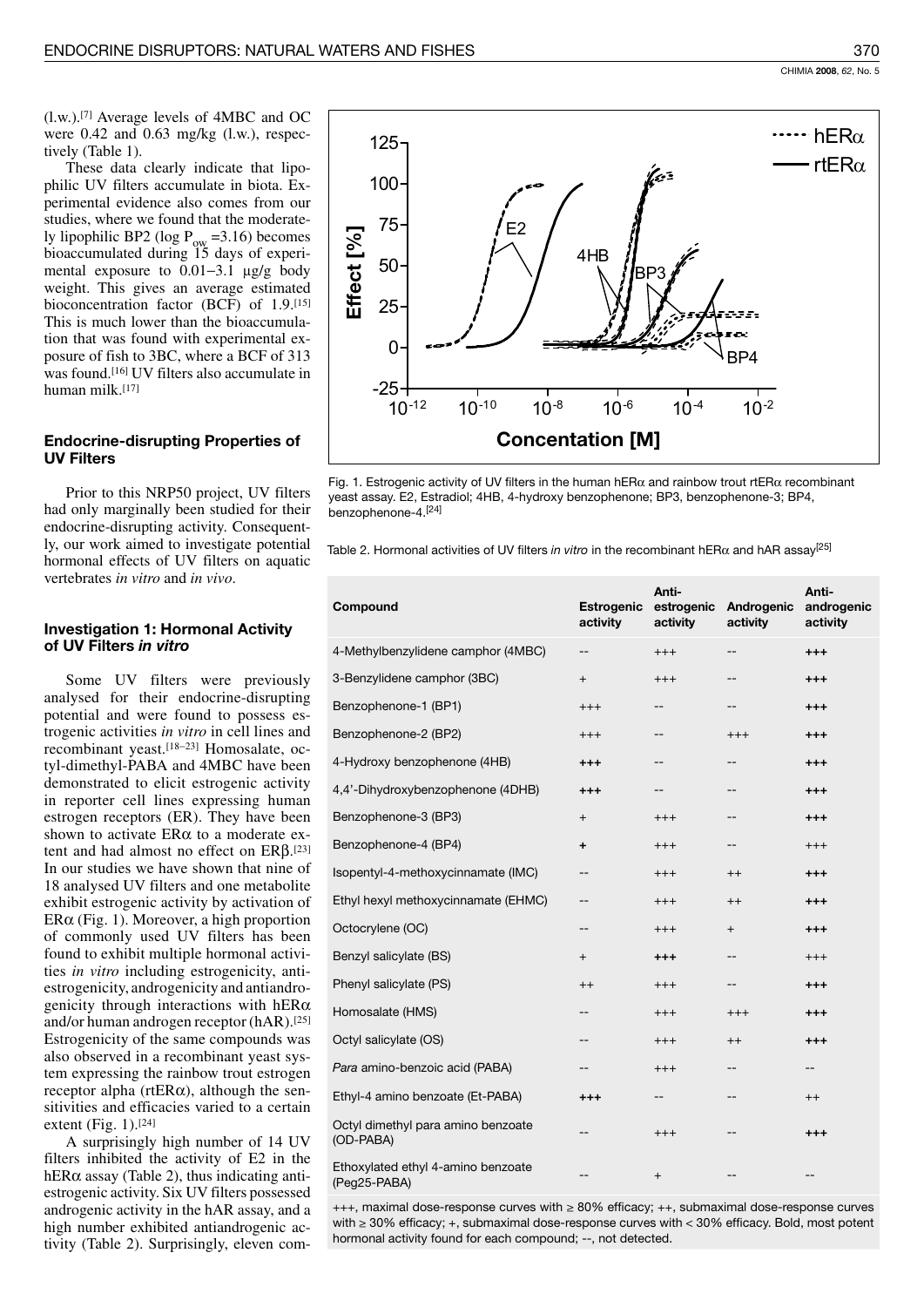pounds displayed as much as three distinct hormonal activities each. The antiestrogenic, antiandrogenic and androgenic activities of UV filters in vitro are of significant scientific and practical interest. For most of the UV filters with multiple hormonal activities residues in the aquatic environment and in biota are not yet known, however, and therefore their environmental relevance remains elusive.

# **Investigation 2: Hormonal Activity** of UV Filters in vivo and Effects on **Fertility and Reproduction in Fish**

#### **Frog Metamorphosis**

We studied the potential effects of UV filters on metamorphosis of tadpoles of frogs Xenopus laevis, because metamorphosis in amphibians is a critical period for endocrine disruption. We investigated whether 4MBC and 3BC interfere with the thyroid and sex hormone system during metamorphosis. Neither 4MBC nor 3BC at concentrations of 1, 5 and 50  $\mu$ g/l affected the rate of metamorphosis, and no obvious differences were observed in body length and tail length compared to controls.<sup>[26]</sup> At these concentrations, UV filters did not affect the sex ratio of X. *laevis* tadpoles. Obviously, neither 4MBC nor 3BC negatively affect the thyroid system and sex development of frogs at environmentally relevant concentrations. At high concentrations, 4MBC showed weak binding to the ER in cytosolic protein preparations from Xenopus hepatocytes, but it did not replace E2 from the ER at  $0.1$  mM.<sup>[27]</sup>

#### **Estrogenic Activity in Fish**

The fact that aquatic organisms of sewage-contaminated environments may be exposed during their entire life cycle to UV filters with hormonal activity is of environmental concern. Estrogenicity of some UV filters has been demonstrated at high concentrations in rainbow trout<sup>[28]</sup> and medaka.<sup>[29]</sup> In order to investigate whether our in vitro results on estrogenicity translates to in vivo activity we exposed juvenile fathead minnows for 14 days to nine different UV filters and determined vitellogenin (VTG) induction.<sup>[24]</sup> Seven of these UV filters were previously found to be estrogenic in vitro (BP1, BP2, BP3, BP4, DHB, ethyl-4-aminobenzoate (Et-PABA) and 3BC). In juvenile fathead minnows 3BC, BP1 and BP2 led to VTG induction,<sup>[24]</sup> and this was also found for 3BC in rainbow trout after injection of 68 mg/kg,<sup>[28]</sup> and aqueous exposure to 100 mg/l 4MBC and 10 mg/l EHMC in male medaka.<sup>[29]</sup> Among UV filters, 3BC showed the highest estrogenic potency in vivo in fish<sup>[24]</sup> showing a dose-dependent VTG induction from 435 µg/l onwards (Fig. 2). Estrogenicity and significant VTG inductions were con-



Fig. 2. Estrogenic activity of UV filters after exposure of juvenile fathead minnows for 14 days. As a biomarker for estrogenic activity, vitellogenin in fish was determined. Benzophenone-1 (BP1), benzophenone-2 (BP2), 3-benzylidene camphor (3BC) showed estrogenic activity.<sup>[29]</sup>

siderably weaker for Et-PABA  $(4,394 \mu g/l)$ , BP1 (4,919 μg/l) and BP2 (8,783 μg/l). The other UV filters (4MBC, EHMC, BP3, BP4, 4DHB) did not induce VTG up to the highest concentrations.

## **Effects on Fertility and Reproduction** in Fish: 3-Benzylidene Camphor

We investigated the most potent UV filter detected in the short-term experiment with juvenile fathead minnows, 3BC, for possible adverse effects on fertility and reproduction of this fish. The estrogenicity of 3BC was manifested not only in a dosedependent VTG induction and reduction of male secondary sex characteristics, but also in the reduction of spawning activity caused by gonadal degeneration. Significant VTG induction in male fathead minnows was observed at 74 µg/l 3BC and higher.<sup>[16]</sup> In males a significant and dose-related decrease in the number of tubercles was a clear indication for the estrogenic activity of 3BC (Fig. 3a). Males at the highest exposure concentration were visually not discernible from females and all but one had lost all tubercles. The number of nuptial tubercles in the male fathead minnow were shown to decrease when exposed to both the weak ER agonists 4-nonylphenol,<sup>[30]</sup> and the strong ER agonists E2 and EE2.[30,31] The development of nuptial tubercles and the fatpad in male fathead minnows is stimulated by testosterone produced by the Leydig cells of the testes. Testosterone production is under the control of FSH and LH. Thus athropy of the

nuptial tubercles may have resulted from an inhibition of LH because xenostrogens like 3BC may suppress androgen levels by altering neuroendocrine feedback loops.[32,33] The number of tubercles and the production of sperm are androgen-dependent processes; they are negatively correlated with exposure to estrogenic chemicals.<sup>[30,34]</sup> Thus, de-masculinisation reflected by these endpoints is an indication of the estrogenic activity. 3BC also significantly affected reproductive output of pair-breeding fathead minnows. Females stopped reproducing immediately after the onset of exposure at a concentration of 74 µg/l 3BC and higher (Fig. 4a). The cumulative number of eggs spawned, and gonadal histology were found to be sensitive parameters. The lowest observed effect concentration for the most sensitive parameter, gonadal histology, was 3 µg/l. At 74 and 285 µg/l oocyte and spermatocyte development was inhibited in male and female gonads. Testes of exposed males had much fewer spermatogenic cysts, and ovaries of exposed females had much fewer mature and more atretic follicles. Reduced reproduction and even its cessation caused by 3BC may be related to alterations in both males and females. In males we observed a dose-dependent demasculinisation, indicated by the loss of secondary sexual characteristics, VTG induction and the inhibition of spermatogenesis. This already started at 3  $\mu$ g/l, and possibly resulted in a loss of gender specific mating behavior and in the cessation of milt production at 74 and 285 µg/l. In fe-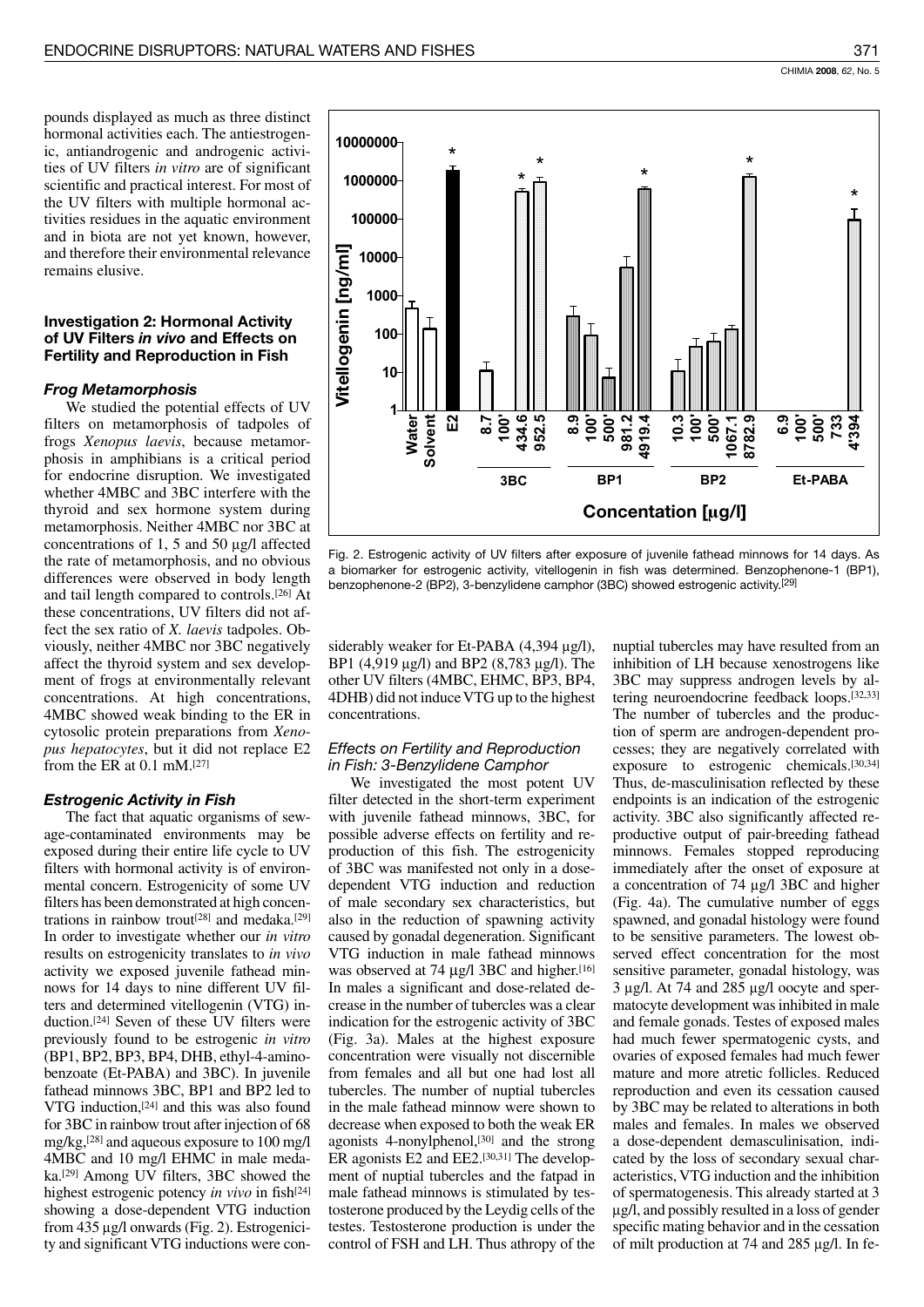

Fig. 3. Feminization of male secondary sex characteristics by 3-benzylidene camphor (3BC) (a) and benzophenone-2 (BP2) (b). Nuptial tubercles in male fish show dose-related decrease.[15,16]

males, the inhibition of oogenesis started at 3 µg/l 3BC and was indicated histologically by an increase of atretic and a decrease of early and late vitellogenic follicles in ovaries. At 74 and 285 µg/l females stopped egg production and the release of mature oocytes. Possibly this may be a reaction on the missing mating behavior of demasculinized males present in the aquaria.

#### Benzophenone-2

In males, a dose-dependent VTG induction and a decrease in the number of nuptial tubercles was observed from 0.1 mg/l BP2 onwards (Fig. 3b). Reduced numbers of tubercles were also observed in males exposed to EE2.<sup>[15]</sup> Females of the androgen positive control exposed to DHT developed tubercles. However, BP2 exposed females did not develop any tubercles at all, which demonstrates the lack of androgenicity in vivo.

Reproduction was also negatively affected in a dose-dependent manner. At 1.2 mg/l BP2, fish showed reduced spawning activity (Fig. 4b). Females exposed to 5.0 mg/l and 9.7 mg/l BP2 stopped spawning



Fig. 4. Negative effects of 3-benzylidene camphor (3BC) (a) and benzophenone-2 (BP2) (b) on fish reproduction. Shown are egg numbers in the pre-exposure and exposure period. [15,16]

immediately after the onset of exposure.[15] This effect was similar to that observed with 3BC, although occurring at higher concentrations.

BP2 induced dose-dependent effects on gonad histology of male and female fish. Males exposed to concentrations of 1.2 mg/l BP2 and higher displayed significant alterations in the frequencies of different sperm stages present in their testes, compared to control males. This effect increased with increasing concentrations. Spermatogenesis appeared to be inhibited and testes were characterized by enlarged seminiferous tubules filled with mature sperms and the relative lack of intermediate stages (spermatocytes). Furthermore, significant dose-related effects on gonads of female fish were observed. At concentrations of 1.2 mg/l and higher, oocyte development was significantly inhibited. Ovaries of exposed females had much fewer mature and more atretic follicles.[15] These results clearly demonstrate that BP2 significantly affected the reproduction of fish, although at higher concentrations than 3BC. The lowest observed effect concentration for gonad histology, VTG induction and secondary sex characteristics was 1.2 mg/l

These findings show significant estrogenic effects of the common UV filter BP2 on vitellogenin induction, secondary sex characteristics, gonadal development, and reproduction in fish.

## **Investigation 3: Activity of UV Filter Mixtures Showing Synergistic** Activity in vitro

The wide distribution of UV-filter mixtures in aquatic systems may have envi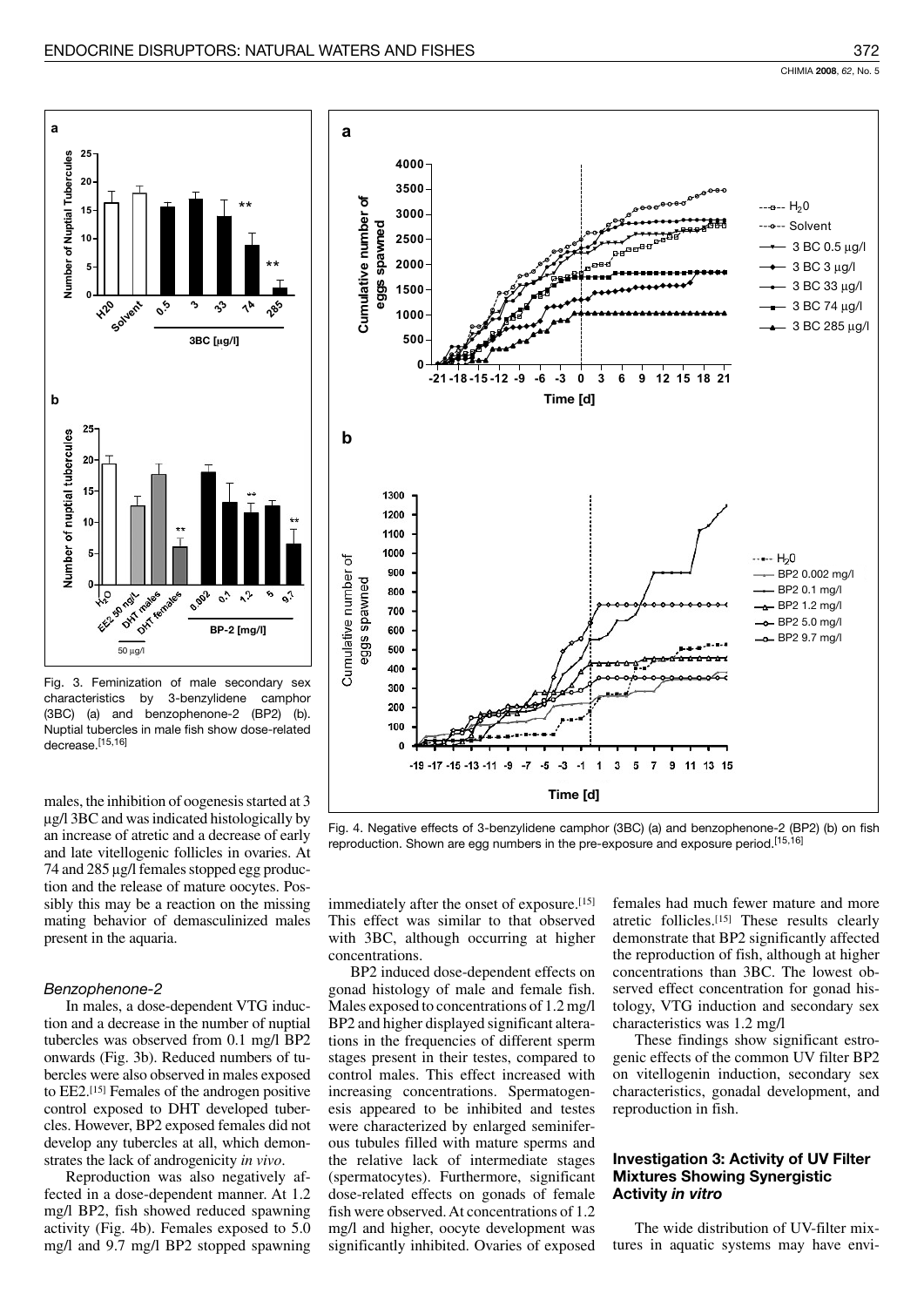ronmental consequences due to additive effects. The UV filters 4MBC, BP3, BP4, EHMC, OC and HMS, repeatedly detected in the aquatic environment, may contribute with their multiple hormonal activities in a complex manner to the mixture of endocrine disrupting chemicals already present in surface water and fish. As UV filters are applied as compound mixtures, it is important to understand their activity in mixture combinations. Currently, however, the interactions in UV-filter mixtures are largely unknown. A previous study using mixtures of estrogenic compounds including 2,4-dihydroxybenzophenone combined at concentrations below the no-observed-effectconcentrations (NOEC) demonstrated significant mixture effects in the yeast hER $\alpha$ assay.<a>[35,36]</a> The effect of mixtures of four estrogenic UV filters on pS2-gene transcription was studied recently in MCF-7 cells. Mixtures of two (BP1, BP3) and four compounds (BP1, BP3, EHMC, 4MBC) showed additive activity.[37]

Mixture effects of estrogenic compounds can be calculated based on the activities of individual mixture components. The joint action of weak estrogenic compounds was recently shown to be based on the concept of concentration addition (CA) in vitro<sup>[35,36,38]</sup> and in vivo in fish.<sup>[39]</sup> In our study, we applied two competing pharmacological concepts for the calculation of expected additive mixture effects.<sup>[40]</sup> The concept of CA assumes that components of a mixture act in a similar way, such that one can be replaced by an equal fraction of an equi-effective concentration of another, without weakening the overall mixture effect. Synergistic or antagonistic additivity can then be determined by applying the method of isoboles. The concept of independent action (IA) on the other hand assumes that mixture effects are the result of interactions of individual mixture components with different modes of action, and mixture components that are present below zero effects are not expected to contribute to the total mixture effect.

In our work we investigated the activities of mixtures of commonly used UV filters, which were demonstrated to be pure hER $\alpha$  agonists or partial hER $\alpha$  agonists in vitro.<sup>[24]</sup> For most of the UV-filter combinations analysed in the hERa assay, we found synergistic interactions.<sup>[40]</sup> We analysed eight either pure or partial hER $\alpha$  agonistic UV filters in equi-effective mixtures of two, four and eight UV filters alone, or in combination with E2 at different effect levels and at no-observed-effect-concentrations (NOEC). Most binary mixtures comprising of pure hER $\alpha$  agonists showed a synergistic activity at all mixture combinations (Fig. 5). All mixtures of four or eight, pure and partial hER $\alpha$  agonists, alone or including E2, showed synergistic activity at con-



Fig. 5. Estrogenic activity of UV filter mixtures in vitro in the hER $\alpha$  assay. (a) Activity of a mixture of eight UV filters that were individually mixed at their no observed effect concentrations. (b) Effects of individual compounds and their activity as a mixture summing up the individual contribution (ES) and the measured effect (MIX) are shown.<sup>[40]</sup>

centrations giving an increase of 10% of basal activity (BC10). This occurred even at concentrations that were at the NOEC level of each single compound. Especially the pronounced synergistic effects of multicomponent mixtures of UV filters that were mixed at their NOEC indicate that low UV filter concentrations present in the environment may produce relevant estrogenic activity on their own, or lead to enhanced estrogenic activities of other more potent xenoestrogens or E2, depending on the mixture components.

Indeed, concentrations of single UV filters in the NOEC mixtures were mostly in the µg/l range when eliciting highest estrogenic activities in vitro. These are effect concentrations that are close to some residual concentrations of UV filters found in the environment. Our findings on UV filter mixtures furthermore suggest that partial agonistic UV filters do not necessarily lead to a reduced overall mixture activity and antagonism. In order to evaluate whether our in *vitro* findings for mixtures will translate into animal cell-lines and to effects in vivo in fish, further studies are needed. Currently, we are investigating the effect of UV filter mixtures in vivo in fish.

# **Tentative Hazard and Risk Assessment**

In the environment only a few UV filters such as EHMC, OC, 4MBC, BP3, BP4 and 4-tert-butyl-4'-methoxydibenzoylmethane (BM-DBM) have been detected so far. Et-PABA, 3BC, BP1 and BP2, which were found in our studies to be estrogenic,  $[24,25]$ have not been determined or detected so far. However, concentrations of the determined UV filters were up to 125 ng/l in lake water, up to  $2.7 \mu g/l$  in treated wastewater, and up to 3.1  $\mu$ g/g in fish, and thus considerably lower than the UV filter concentrations to induce VTG.

The lowest observed effect concentrations of 3BC varied according to the endpoint. For VTG induction and secondary sex characteristics it was 74 µg/l, for effects on fecundity 33 µg/l, and histological alterations occurred already at 3 µg/l. VTG induction is clearly associated with other direct markers of reproduction effects and thus well suited for screening estrogenic compounds.<sup>[41]</sup> However, for hazard and risk assessments, short-term reproduction assays provide more important toxicological and ecological information. They give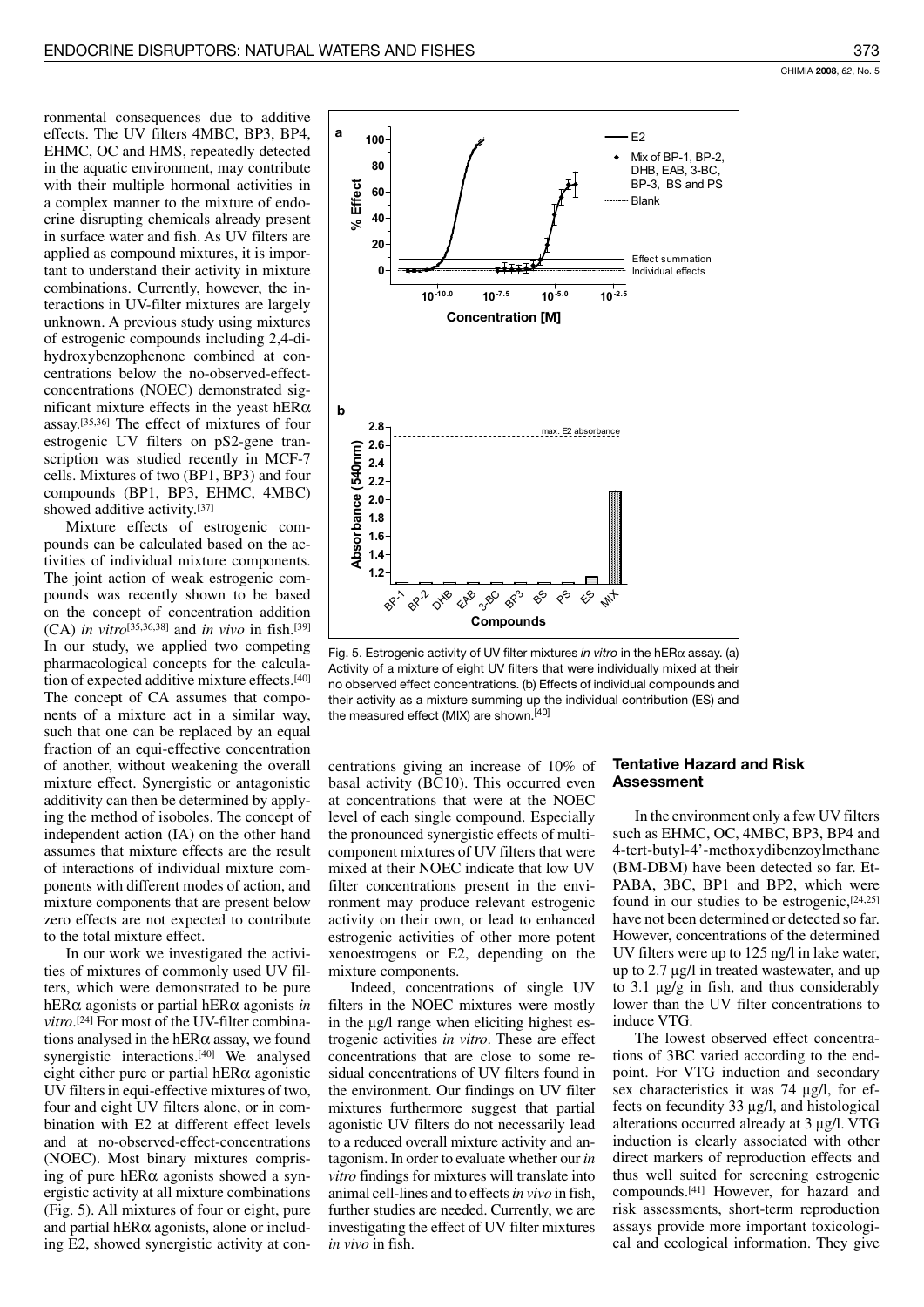a more detailed picture of the endocrine activities of a compound and give sensitive information on fecundity, histology and secondary sex characteristics, and thereby facilitate and refine risk assessment.

Our studies in fish showed that the lowest observed effect concentrations for 3BC and BP2 were 3 µg/l and 1.2 mg/l, respectively. Other UV filters have not or only marginally been investigated. Based on current knowledge, an ecotoxicological risk assessment for aquatic organisms is premature. More data are still needed on the occurrence of UV filters in the environment and on their effects on aquatic organisms in particular after long-term exposure. Furthermore, the bioaccumulation potential and mixture activity in fish should be investigated. However, in order to evaluate whether a further risk assessment is needed, we calculated ratios of predicted or measured environmental concentrations (PEC, MEC) and predicted no effect concentrations (PNEC) based on data of currently known environmental concentrations, and results of our studies in fish.

Knowledge about environmental concentrations of UV filters 3BC, BP1, BP2 and Et-PABA demonstrated to be estrogenic in fish, is currently lacking. Therefore we assume that environmental concentrations of structurally similar compounds such as 4MBC and BP3 are appropriate as an approximation for the predicted exposure concentration (PEC). For clarity, we use two approaches for comparing measured (MEC) or predicted environmental concentrations (PEC) with PNEC (predicted no effect concentration, PNEC). First, concentrations in surface waters (MEC or PEC) were compared with water concentrations in experimental waters in toxicity experiments (Table 3). Second, residues in fish (based on lipid weight) from rivers were compared to body burdens of fish experimentally exposed in our studies to either 3BC or BP2 for determination of PNEC values (Table 4). When lipid-based weights in fish were used instead of concentrations in water, we divided the concentrations found in fish by a factor of 20, based on the assumption that the lipids content in fish are approximately 5%. The PNEC were either based on toxicity data from the literature or on effects found in our studies (hormonal activity, histology and reproduction effects) taking safety factors into account.

In Table 3 we used measured concentrations of 4MBC as a representative concentration for 3BC, and BP3 as a representative for BP1, BP2 and Et-PABA, for all of which environmental concentrations are lacking. To estimate the PNEC based on experimental water (Table 3), we used the median value of the most significant reproduction parameter, which was the alteration of the gonadal histology for 3BC and BP2, and Table 3. PEC values in surface water and PNEC values based on water concentrations in our experiments on hormonal activity of 3BC and BP2 (LOEC)

| <b>UV filter</b> | <b>Toxicity</b><br>acute<br>[mg/l] | [mg/l] | <b>LOEC</b><br>chronic Our exper. factor<br>[ $\mu$ g/l] | <b>Safety</b> | PNEC PEC<br>$[\mu g/I]$ $[\mu g/I]$ |                    | PEC/<br><b>PNEC</b> | <b>Risk</b><br><b>Assessment</b> |
|------------------|------------------------------------|--------|----------------------------------------------------------|---------------|-------------------------------------|--------------------|---------------------|----------------------------------|
| 3 <sub>BC</sub>  | 0.141a                             | >1     | 3.0                                                      | 100           | 0.03                                | 0.082 <sup>d</sup> | 2.73                | <b>YES</b>                       |
| BP <sub>1</sub>  | 3.882 <sup>b</sup>                 | >5     | 4'919                                                    | 100           | 49.2                                | 0.125e             | 0.003               | NO.                              |
| BP <sub>2</sub>  | 3.882 <sup>b</sup>                 | >10    | 1'200                                                    | 100           | 12.0                                | $0.125^e$          | 0.010               | NO.                              |
| Et-PABA          | $62.00^\circ$                      | >10    | 4'393                                                    | 100           | 43.9                                | $0.125^{\circ}$    | 0.003               | NO.                              |

<sup>a</sup>3BC, LC<sub>50</sub> in fish 96 h, rainbow trout, SciFinder Scholar 2006; <sup>b</sup>BP3, LC<sub>50</sub> in fish 96 h, rainbow trout, SciFinder Scholar 2006; <sup>c</sup>Et-PABA, LC<sub>50</sub> in fish 24 h, rainbow trout, Invest Fish Control Rep. No. 87, Fish Wildl. Serv., Bur. Sport Fish. Wildl., U.S.D.I., Washington, D.C.; 50, 1979; d ref. [9]: Highest concentration of 4MBC found in Swiss lakes (summer 1998, 82 ng/l in Hüttensee); <sup>e</sup> ref. [9]: Highest concentration of BP3 found in Swiss lakes (summer 1998, 125 ng/l in Hüttensee)

Table 4. PEC values based on residues in fish in rivers and PNEC values based on body burdens in fish in our experiments on hormonal activity of 3BC and BP2 (LOEC)

| <b>UV filter</b> | <b>Toxicity</b><br>acute<br>[mg/l] | chronic<br>[mg/l] | <b>LOEC</b><br>Our exper. factor<br>[ng/g] | <b>Safety</b> | <b>PNEC</b><br>[ng/g] | <b>PEC</b><br>[ng/g] | PEC/<br><b>PNEC</b> | <b>Risk</b><br><b>Assessment</b> |
|------------------|------------------------------------|-------------------|--------------------------------------------|---------------|-----------------------|----------------------|---------------------|----------------------------------|
| 3 <sub>BC</sub>  | 0.141a                             | >1                | 360                                        | 100           | 3.6                   | 90 <sup>d</sup>      | 25                  | <b>YES</b>                       |
| BP <sub>1</sub>  | 3.882 <sup>b</sup>                 | >5                | 2000                                       | 100           | 20.0                  | 5.9 <sup>e</sup>     | 0.295               | NO                               |
| BP <sub>2</sub>  | 3.882 <sup>b</sup>                 | $>10$             | 2000                                       | 100           | 20.0                  | 5.9 <sup>e</sup>     | 0.295               | <b>NO</b>                        |
| Et-PABA          | 62.00°                             | >10               | 2000                                       | 100           | 20.0                  | 5.9 <sup>e</sup>     | 0.295               | <b>NO</b>                        |
| 3 <sub>BC</sub>  |                                    |                   |                                            |               | 3.6                   | $11.5^{f}$           | 3.19                | <b>YES</b>                       |
| BP <sub>1</sub>  |                                    |                   |                                            |               | 20.0                  | $11.5^f$             | 0.575               | <b>NO</b>                        |
| BP <sub>2</sub>  |                                    |                   |                                            |               | 20.0                  | $11.5^{f}$           | 0.575               | <b>NO</b>                        |
| Et-PABA          |                                    |                   |                                            |               | 20.0                  | $11.5^f$             | 0.575               | <b>NO</b>                        |

<sup>a</sup>3BC, LC<sub>50</sub> in fish 96 h, rainbow trout, SciFinder Scholar 2006; <sup>b</sup>BP3, LC<sub>50</sub> in fish 96 h, rainbow trout, SciFinder Scholar 2006; <sup>c</sup>Et-PABA, LC<sub>50</sub> in fish 24 h, rainbow trout, Invest Fish Control Rep. No. 87, Fish Wildl. Serv., Bur. Sport Fish. Wildl., U.S.D.I., Washington, D.C.; 50, 1979; dref. [6]: lipid weight based concentration of 1800 ng/g 4MBC in brown trout from a small Swiss river, divided by 20 as an approximation for whole body concentration; eref. [6]: lipid weight based concentration of 118 ng/g BP3 in roach from Lake Greifen (Switzerland), divided by 20 as an approximation for whole body concentration; 'Zenker A. (pers. communication): Highest concentration of UV filter EHMC in fish from river Glatt was 229 ng/g lipids, divided by 20 as an approximation for whole body concentration

VTG induction for BP1 and Et-PABA. We used a safety factor of 100, which is used when acute  $LC_{50}$  values for fish, crustaceans or algae are known, or when chronic values for one of this group exist. Values for acute and chronic toxicity parameters, environmental concentrations and estimates for our tentative hazard assessment are found in Tables 3 and 4, based on either water or body residue concentrations.

The tentative risk assessments using both approaches (Tables 3 and 4) lead to the same results: Further hazard and risk assessments are necessary for the UV filters 3BC, where histological and reproductive effects are assessed. For BP1, BP2 and Et-PABA, the risk quotient is lower than 1. However, the LOEC concentrations we used for BP1 and Et-PABA are based on VTG induction, which may be up two orders of magnitude less sensitive than histology towards endocrine dis-

ruption, which we clearly demonstrated for 3BC. In case of BP2, VTG induction was not less sensitive than other parameters such as histological and reproductive parameters, and also in this case, the risk quotient is lower than 1. Exposure to UV filters has, however, be regarded in the context of additional UV filters and hormonally active compounds present in aquatic systems. The importance of additive interactions has been shown in experiments with fathead minnows, [39] but also in a recombinant yeast system in vitro, where synergistic interactions of UV filters were found.<sup>[40]</sup> Considering the interactions of a number of estrogenic compounds present in wastewater-contaminated aquatic ecosystems, BP2 may contribute to potential effects on fish reproduction, as estrogenic chemicals have the capacity to act together in an additive manner.<sup>[36,39]</sup> Therefore, it should be considered that UV filters occur